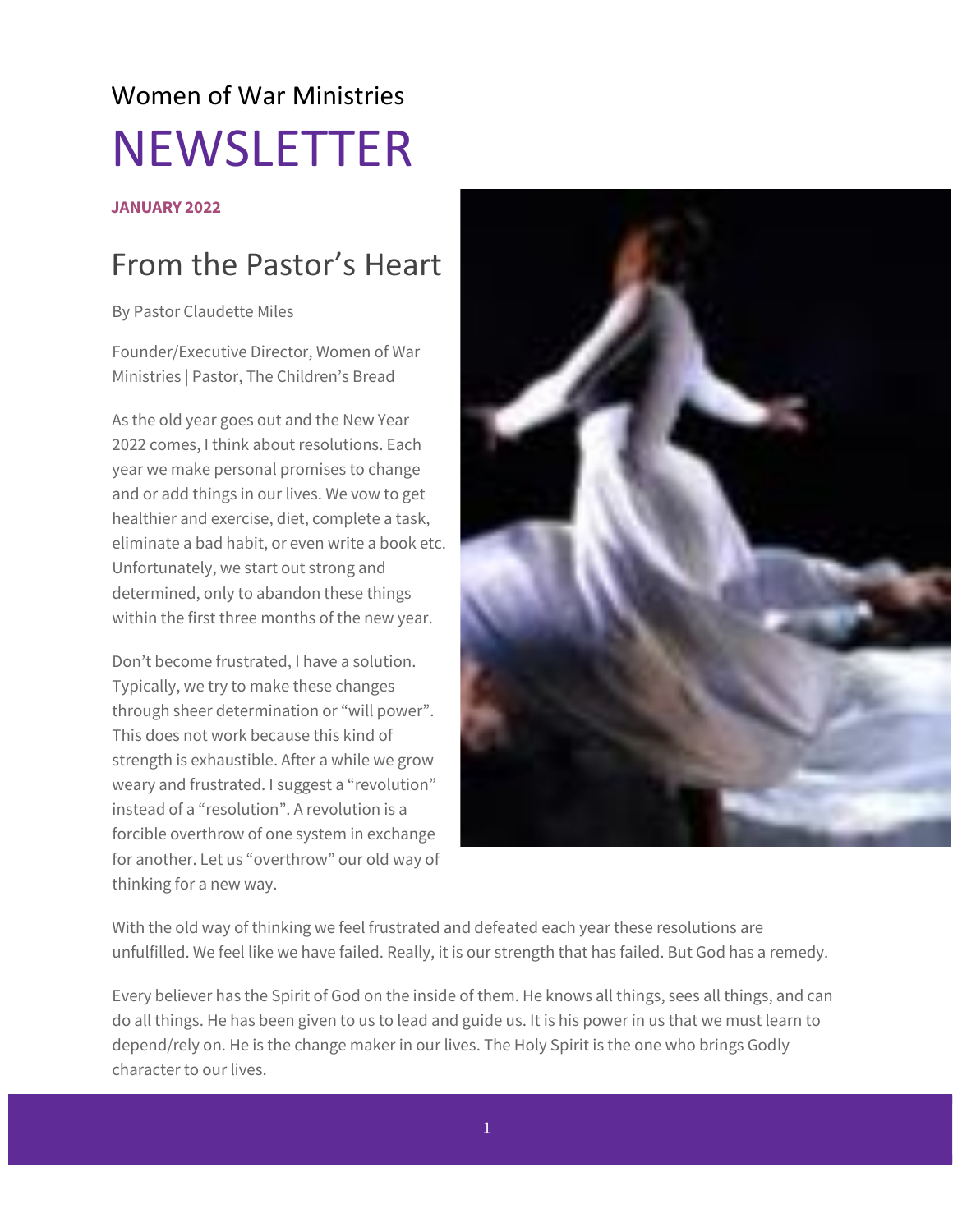Therefore, make a list of the things that you want to change about yourselves in 2022. As in times past, this list may start with natural things like exercise, dieting, improved finances, and the like, but don't neglect the spiritual things. Let us also add love, kindness, humility, gentleness, meekness, temperance and more. Let us give this list to the Holy Spirit in prayer. Watch in faith as he works these things out. Unlike us, he gets the job done. We can rest in His unfailing strength.

### Where Are They Now?

Dannita Brooker became a part of Women of War Ministries in the mid 2000's. She was introduced to the group by a coworker, Rosalie Jackson, a member who insisted that she attend the bible study. Instead, she attended the annual Spiritual Warfare Conference, and her life was changed. She said that she went in one way and came out another

Dannita was raised in the church, but while in college she began to question her faith. She began to visit other places of worship only to rediscover that Jesus Christ is really the



answer. Since then, she has heard and answered God's "call". The Lord supernaturally opened the door for her to continue her education. In 2017 she graduated from Palmer Theological Seminary of Eastern University with a Master's in Divinity.

Dannita believes that God has called her to Christian Counseling. Currently, she is working with the Women's ministry in her church, Salem Baptist of Abington. She also teaches Women's Bible Study and is one of the participating writers in the book Marginalized, Maligned & Miraculous Women in Scripture. In addition, Dannita is a part of CARE ministries, a group that works to combat sex trafficking.

Finally, Dannita is the Director of Clinical Research for a major pharmaceutical company. She is also a wife, mother, and proud grandmother.

\_\_\_\_\_\_\_\_\_\_\_\_\_\_\_\_\_\_\_\_\_\_\_\_\_\_\_\_\_\_\_\_\_\_\_\_\_\_\_\_\_\_\_\_\_\_\_\_\_\_\_\_\_\_\_\_\_\_\_\_\_\_\_\_\_\_\_\_\_\_\_\_\_\_\_\_\_\_\_\_\_\_\_\_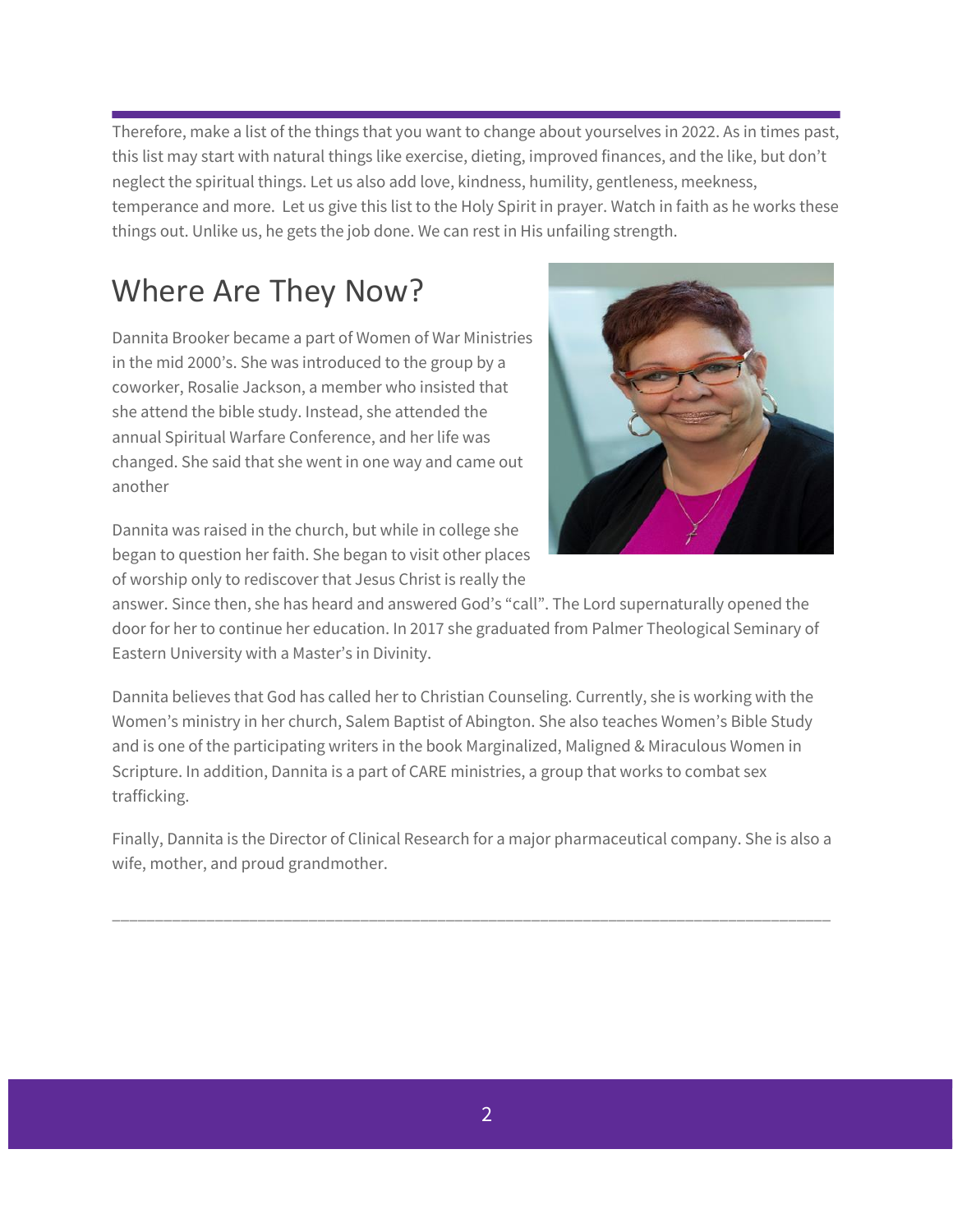## Grief

By Evangelist Jackie Redmond

*Matthew 11:28-30, Come unto me all ye that labour and are heavy laden and I will give rest. Take my yoke upon you and learn of me, for I am meek and lowly in heart and ye shall find rest unto your souls. For my yoke is easy and my burden is light.*



Everyone's situation is unique in

the eyes of GOD, but the end results I believe to be the same, and that is GOD would make something good to come out of each grieving situation. GOD wants to bring each one of us to a place of peace, rest, trust, and faith in Him.

When death happens to a loved one, it isn't because GOD needed them more, let's get rid of all those myths. Sin is why death comes or happens to mankind. Sin is the result of our fallen nature. I believe it hurts GOD as much or even more than what we feel. A law is set in motion, death is something that no one can avoid.

We had four birth children, two boys and two girls. Our second son Kaleb passed away May 7, 2000, it was on a Sunday. Our church was on a forty day fast. I felt the grace of GOD on my life to participate in this fast. I was so full of expectation, it felt like something great was going to happen in my life because I was able to complete the fast. I was expecting God to move in my marriage, I thought a change was coming to my marriage, but little did I know that it was preparation for my Spirit to undergo something that I wouldn't have ever imagined.

I was concerned about having a wonderful marriage, you know the natural things in life, GOD knew what I needed and that was to be fortified for what was about to take place.

As I said earlier this was a Sunday when this all happened, we didn't go to Church that day because of a disagreement. I remember that day so well. I was on our sun porch reading my bible and I heard the alarm on the back door go off, I didn't pay much attention to it. I guess you could say I was lost in my thoughts about where my life and our family were going.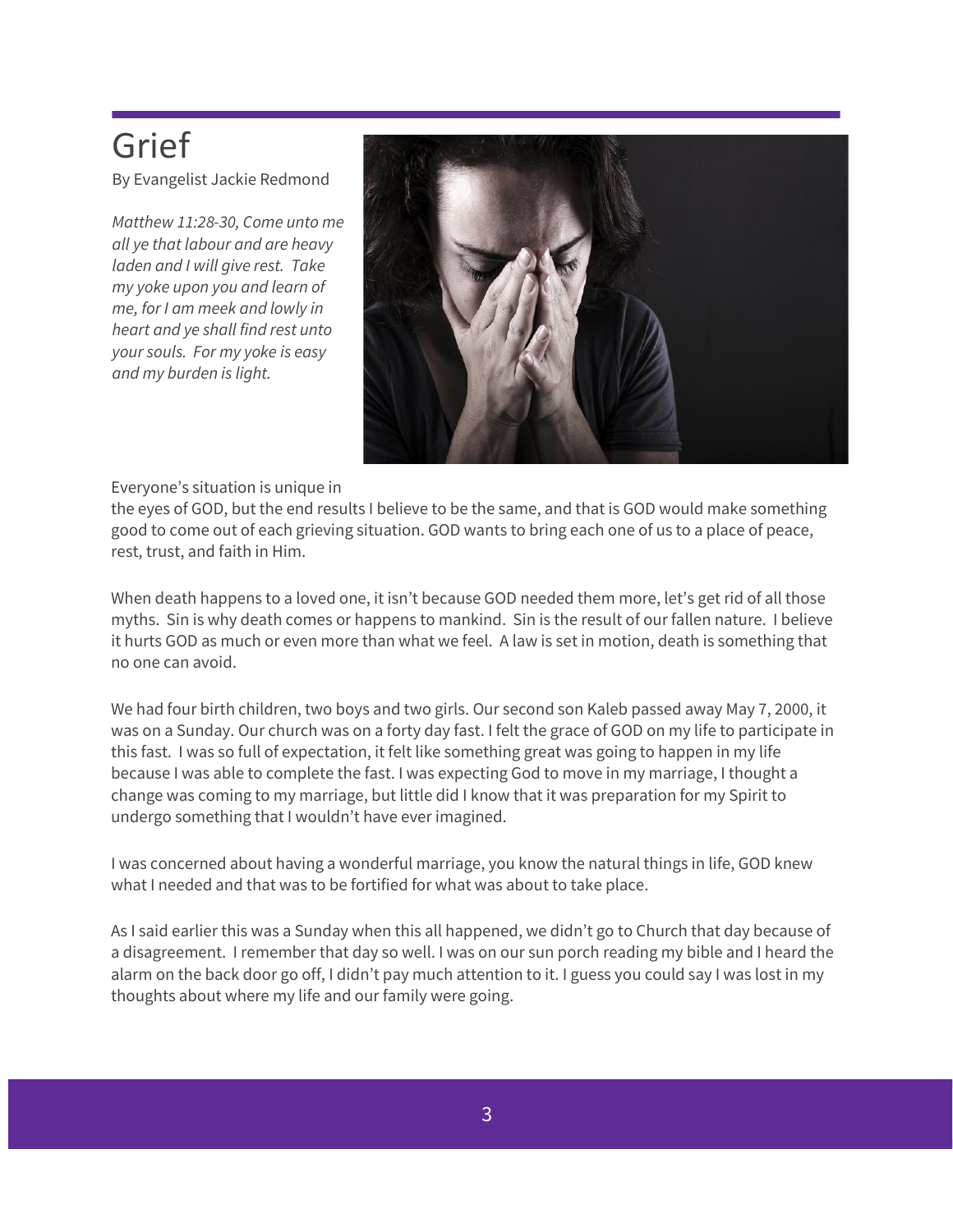When our son Kaleb went out the back door that was the last time we would see him. He was a fun, full of love type of child. Around 3-5 o'clock I got a knock on the front door from a police officer. He stated that our Son was missing from the creek. When we first heard that report, our oldest Son and some friends went looking for Kaleb while my two daughters and I were praying for God's intervention.

Kaleb and his friends were at Tacony creek playing around and they said he never came back out of the water; it was said that an undercurrent had pulled him in. Not too long after the police officer stated what he reported to me, I was asked to come to our neighborhood hospital to identify the body.

I must have been in shock and unbelief, that this type of thing could happen to someone who loves the LORD, who loves JESUS. During that short time that my daughters and I were praying, I remember saying to the LORD that "I trusted HIM in this", and I relinquished it all to HIM at that moment. God has given me grace, and I have never taken that prayer back, today I still trust HIM with my life.

I have accepted that Kaleb is with the LORD. Although my heart used to ache with pain just to think how he must have suffered, the agony of death by drowning was a bit much to deal with. I went through guilt and shame, almost depression. I could feel myself slipping, but GOD pulled me out of that. Today, I have peace in knowing that death isn't the end. God will prepare HIS children for the storms of life if we let HIM. He will cause what the enemy meant for harm to work out for our good. My grief experience I believe has caused me to lean in more to GOD than before.

God has caused me to understand that death isn't the end of life, death is a crossing over to the other side of life. Our son is where believers strive to be with JESUS.

*"Come unto me all ye that Labour and are heavy laden and I will give rest. Take my yoke upon you and learn of me, for I am meek and lowly in heart and ye shall find rest unto your souls. For my yoke is easy and my burden is light." - Matthew 11:28-30*

Evangelist Jackie Redmond is a graduate of the Women of War Ministries Evangelist Training Program 2001 and a member of The Children's Bread Church of God.

\_\_\_\_\_\_\_\_\_\_\_\_\_\_\_\_\_\_\_\_\_\_\_\_\_\_\_\_\_\_\_\_\_\_\_\_\_\_\_\_\_\_\_\_\_\_\_\_\_\_\_\_\_\_\_\_\_\_\_\_\_\_\_\_\_\_\_\_\_\_\_\_\_\_\_\_\_\_\_\_\_\_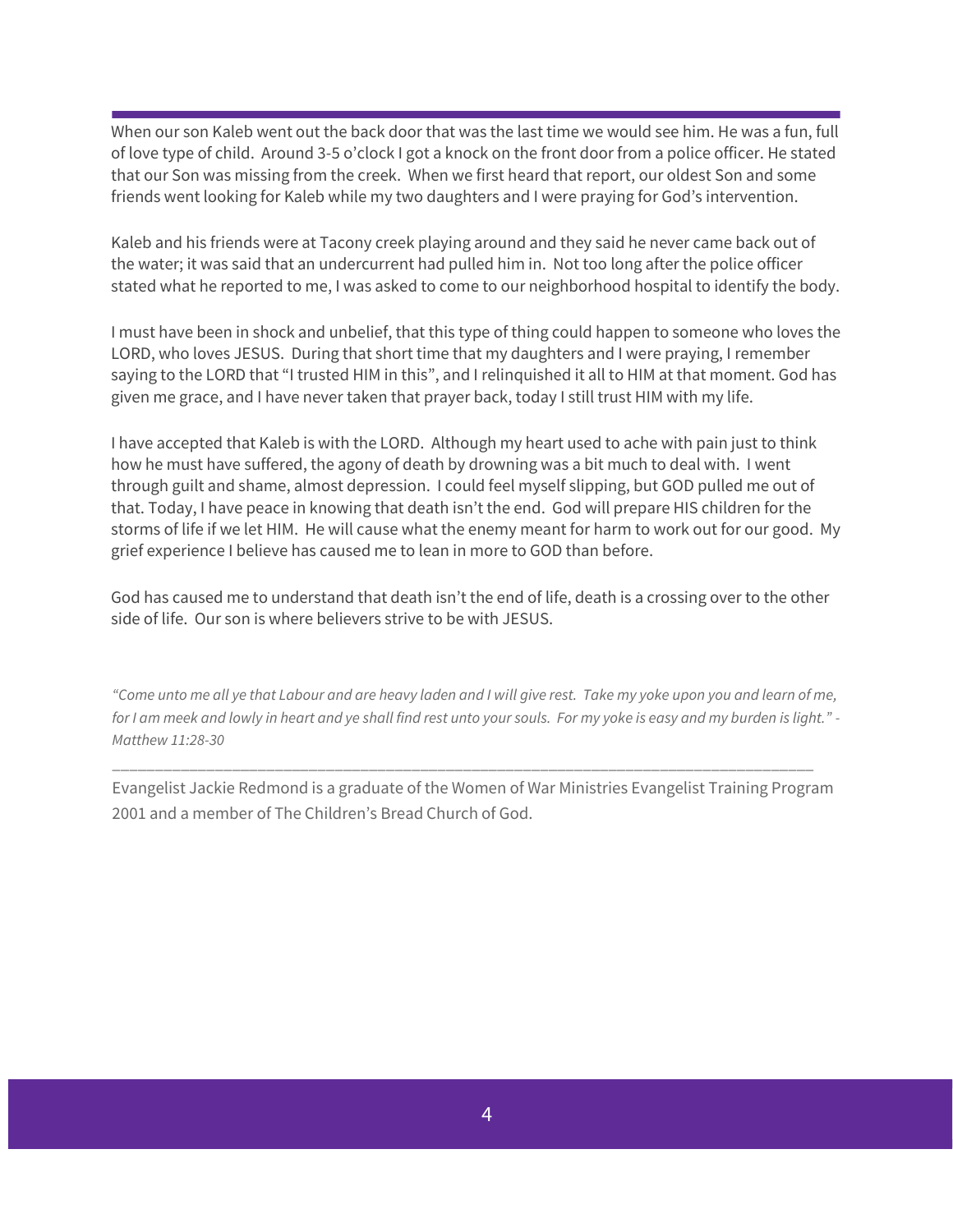

## A Veteran Speaks

By Evangelist Linda Shields

#### *Greater love has no one than this, that a person will lay down his life for his friends -John 15:13*

First of all, "Thank you for your service." This scripture is a daily reality to veterans. We are often put in dangerous situations that may require that we make the ultimate sacrifice. Although we may not always agree with the assignment, we have taken an oath to comply with the order. Throughout the years of our enlistment, we create many relationships. Some of these are short term, ending after the assignment has been completed. Then there are others, these can last a lifetime. In either case, we would lay down our lives to cover and protect one another.

During our tour we hear phrases like," I got your back, your

six, your rear", but what happens to us when our tour is over and we come home and go our separate ways, who has our back then? Many of us feel alone and unsupported. However, there is hope.

When exiting the military, we are instructed to set up an appointment with the Veterans Administration to learn about our benefits.

Most of us know about the Veterans Hospital, where we can get help with our medical, emotional, and psychological needs, but there are others. There are many more resources available to veterans, their families, and their caregivers.

I have listed a few below. However, let us continue to look out for each other. If you know of other available resources or news updates, contact me at [las.annointed1@gmail.com.](mailto:las.annointed1@gmail.com)

\_\_\_\_\_\_\_\_\_\_\_\_\_\_\_\_\_\_\_\_\_\_\_\_\_\_\_\_\_\_\_\_\_\_\_\_\_\_\_\_\_\_\_\_\_\_\_\_\_\_\_\_\_\_\_\_\_\_\_\_\_\_\_\_\_\_\_\_\_\_\_\_\_\_\_\_\_\_\_\_\_\_\_

Evangelist Linda Shields is a U.S. Army veteran. She is a graduate of the Women of War Evangelist Training Program in 2001 and a member of The Children's Bread Church of God.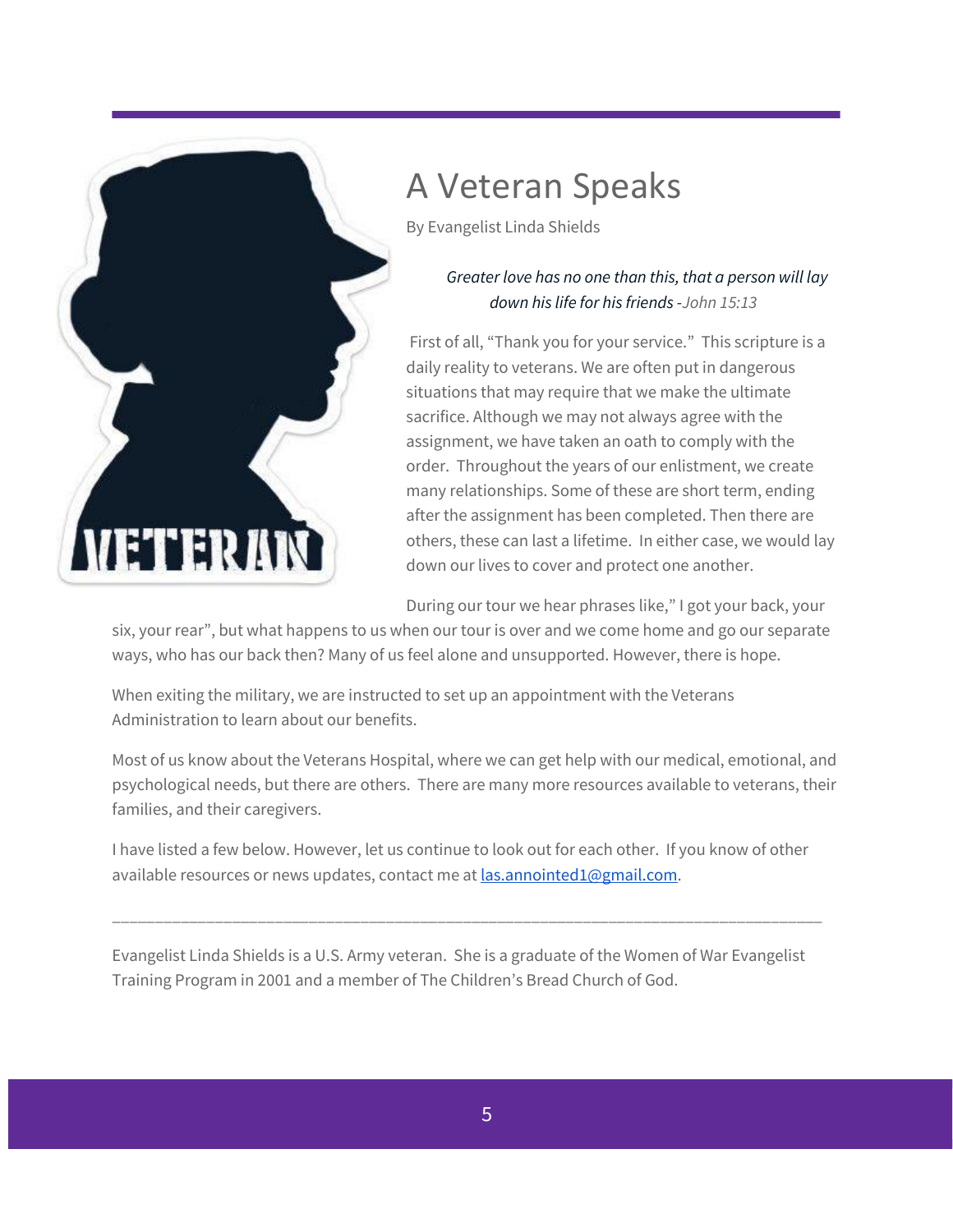Veteran Resources:

Veterans (VA) Hospital[-https://www.va.gov/philadelphia-health-care/](https://www.va.gov/philadelphia-health-care/)

\_\_\_\_\_\_\_\_\_\_\_\_\_\_\_\_\_\_\_\_\_\_\_\_\_\_\_\_\_\_\_\_\_\_\_\_\_\_\_\_\_\_\_\_\_\_\_\_\_\_\_\_\_\_\_\_\_\_\_\_\_\_\_\_\_\_\_\_\_\_\_\_\_\_\_\_\_\_\_\_\_\_\_\_

- Military.com- [https://www.military.com](https://www.military.com/)
- Disabled American Veterans (DAV) - [www.DAV.org](http://www.dav.org/)
- Local VFW- <https://www.vfw.org/find-a-post>
- Veterans Benefits [-](https://benefits.va.gov/benefits/) <https://benefits.va.gov/benefits/>
- Veterans Government Website- [www.va.gov](http://www.va.gov/)

# MODERN DAY SLAVERY **HUMAN TRAFFICKI**

## HUMAN TRAFFICKING

#### By Reverend Dannita Brooker

With the outbreak of the "Me Too" Movement there has been eyes on sexual assault. There has been a string of stories in the news regarding sex trafficking. With the trials of Jeffrey Epstein, R. Kelley and now Ghislaine Maxwell which has focused on sex trafficking. How are we going

to protect our children?

#### **In Our Backyard:**

*"It ought to concern every person because it is a debasement of our common humanity. It ought to concern every community because it tears at our social fabric. It ought to concern every business because it distorts markets. It ought to concern every nation, because it endangers public health and fuels violence and organized crime. I'm talking about the injustice, the outrage, of human trafficking, which must be called by its true name -- modern slavery." President Barack Obama*

Churches must be willing to talk openly about human sexuality without retreating into a simplistic pseudo-morality that simply categorizes certain sexual behaviors as right and others as wrong.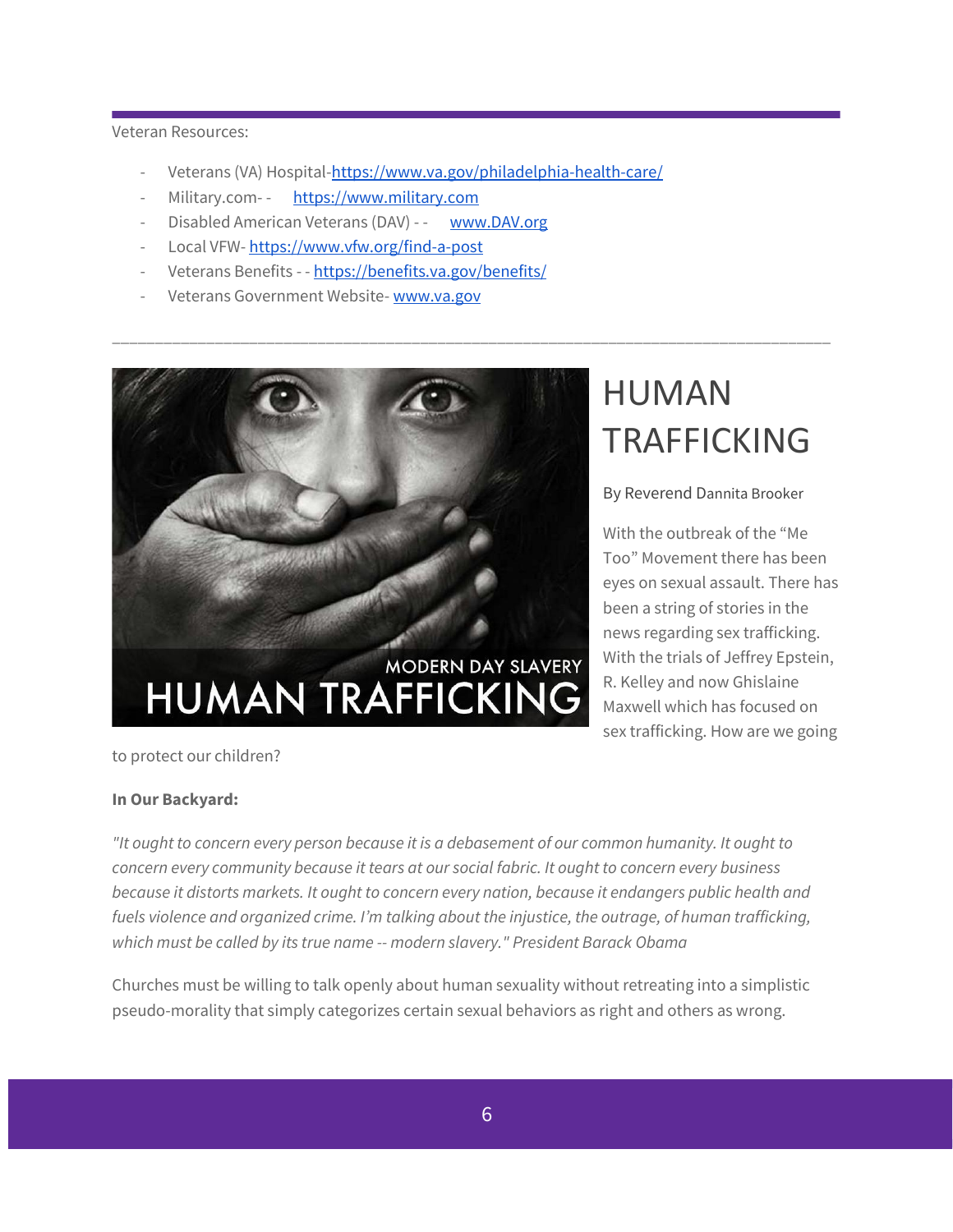Churches need to face an explicitly sexual culture with frankness and confidence and having mature discussions of sexuality for both adults and youth.

The church can become more aware of what is happening in the community of young girls and boys lured into the business of sex trafficking. Be aware and sensitive to the signs that might be there, such as questionable massage parlors and nail salons.

- Note how desensitized we have become to the way women and young girls are portrayed in the movies and the TV shows that are aired.
- Pray for God to give parishioners' a burden to intercede on behalf of victims of human trafficking.
- Raise awareness in your congregations, schools and businesses of the growth of sex trafficking. With the continued rise of social media platforms and internet usage, pornography has become one of the largest contributors to the demand side of sex trafficking.

To try and address the issues that the church faces with human trafficking education is needed. The Salvation Army has training programs to recognize Human Trafficking. They also have training for volunteers who want to work with trafficking victims. We can start by bringing awareness of the human trafficking phenomena to the local churches.

*"Do not degrade your daughter by making her a prostitute, or the land will turn to prostitution and be filled with wickedness". Leviticus 19:29*



Reverend Dannita Brooker is a graduate of the first Women of War Ministries Evangelist Training Program in 2001 and an Associate Minister at Salem Baptist Church of Abington.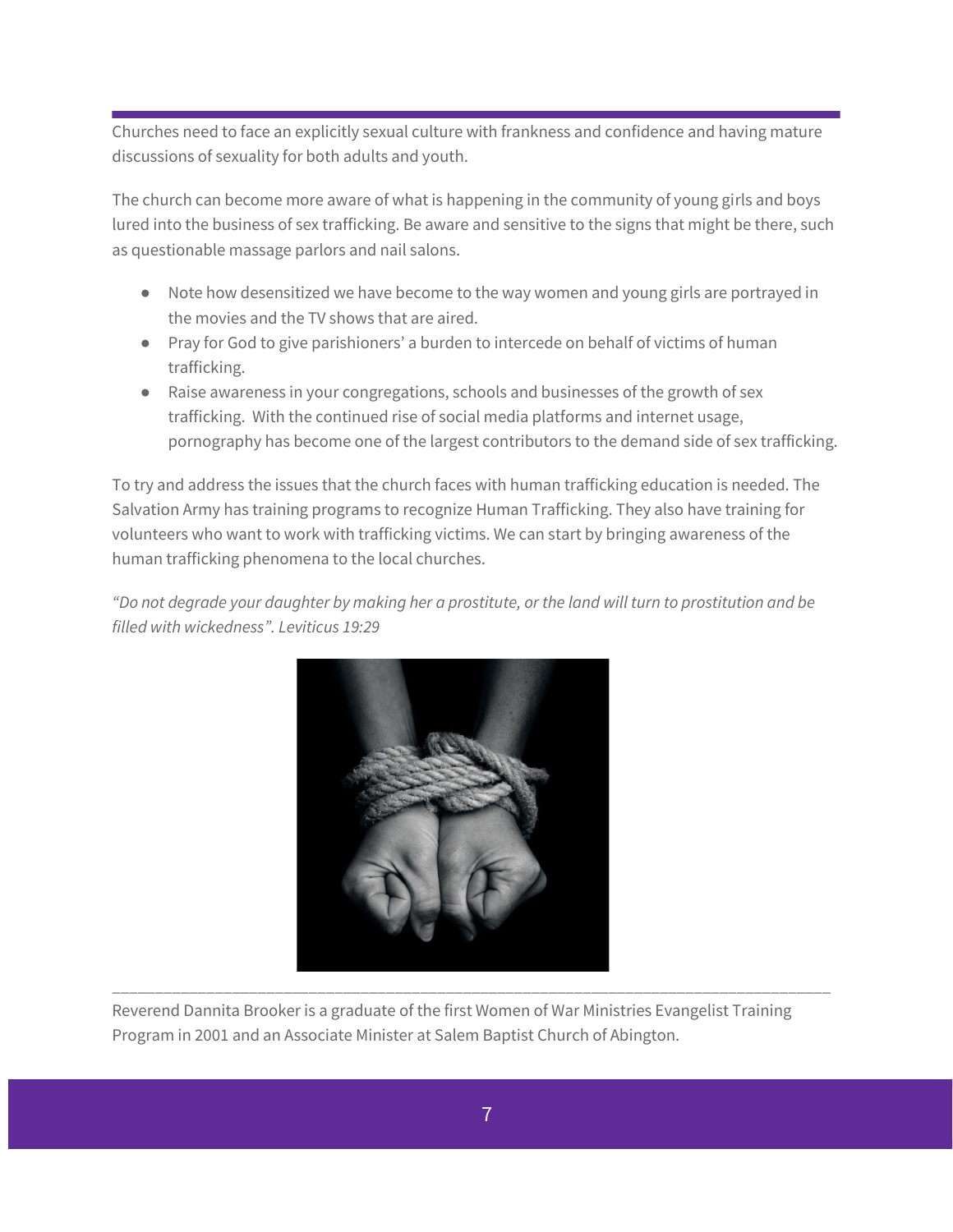

## Culture and Ethnicity

A Ram in the Bush By Linda Oliver Grant

After my husband Johnny returned home from the Vietnam War in the early 1970's. We were living with my parents. We had two toddlers and needed a place to live. My maternal grandmother who was employed as a domestic by a college professor and his wife mentioned to her employers that Johnny and I wanted to purchase a home. This couple contacted a woman who was on the board of a housing authority that financed mortgages for minorities and low-income families. This lady was a Quaker.

Traditional banks on Philadelphia's Main Line had and sometimes continue to redline mortgages for minorities. One description of mortgage redlining is when financial institutions discriminate against minorities by either denying mortgages or increasing the interest rate making it impossible for minorities to purchase homes in predominantly White neighborhoods.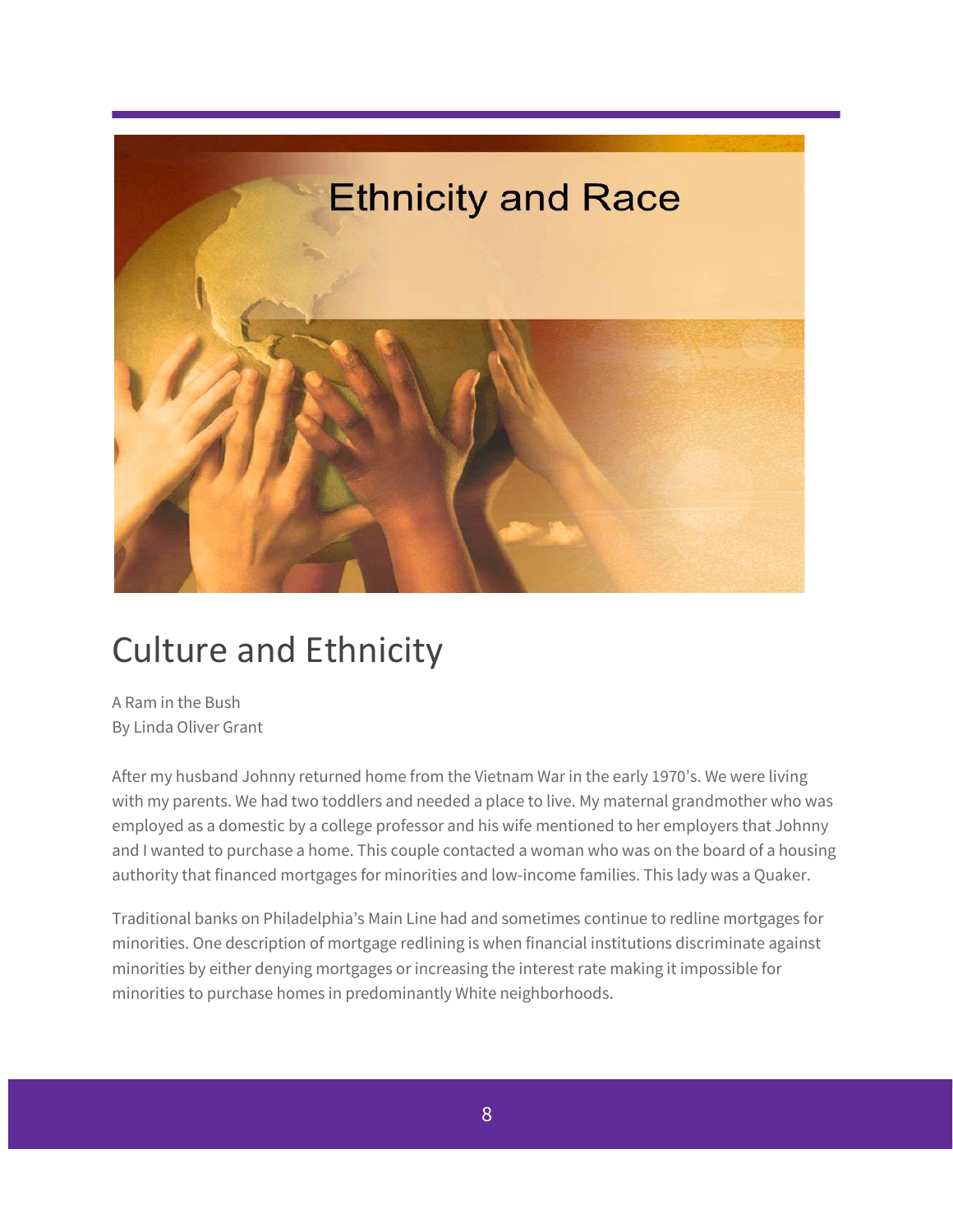It is important to know that African Americans have lived on the Main Line for over three hundred years. My sisters and I were born and raised on the Main Line. The mortgage that my parents received for their house was backed by Quakers. Our father paid the mortgage in full within five years.

The woman who helped us find our home sometimes had to show homes to African Americans in the dark and used a flashlight to show the inside of the house. She found a bank in Philadelphia that would back our VA mortgage.

The down payment for our house was a gift to me and Johnny by my grandmother's employer. On settlement day while sitting at the table it was discovered that Johnny and I were just a few months from the legal age (21) for purchasing a home. My grandmother's employer signed a document agreeing to back the mortgage until we reached the legal age for assuming a mortgage.

We purchased our first home because of God's grace and favor.

#### Note:

*There is a strong African American presence on the Philadelphia Main Line that dates back nearly three hundred years. It was through the aid of the Quakers that many African Americans settled here. In the mid 1800's and into the 1900's many African Americans were employed as domestics, butlers, and nannies in well to do and wealthy White Main Line residents. There were also many African American physicians and small businesses located in the suburbs and the Main Line. The Quakers employed many African Americans. The Quakers are a group who hold to Protestant Christian beliefs. They are particularly concerned about equality for all human beings, peace, social justice and opposed slavery. In the 19th century Quakers played a major role in helping slaves escape through the underground railroad.*

Linda Oliver Grant is a graduate of the Women of War Evangelist Training Program in 2001. She is also a member of The Children's Bread Church of God.

 $\Box$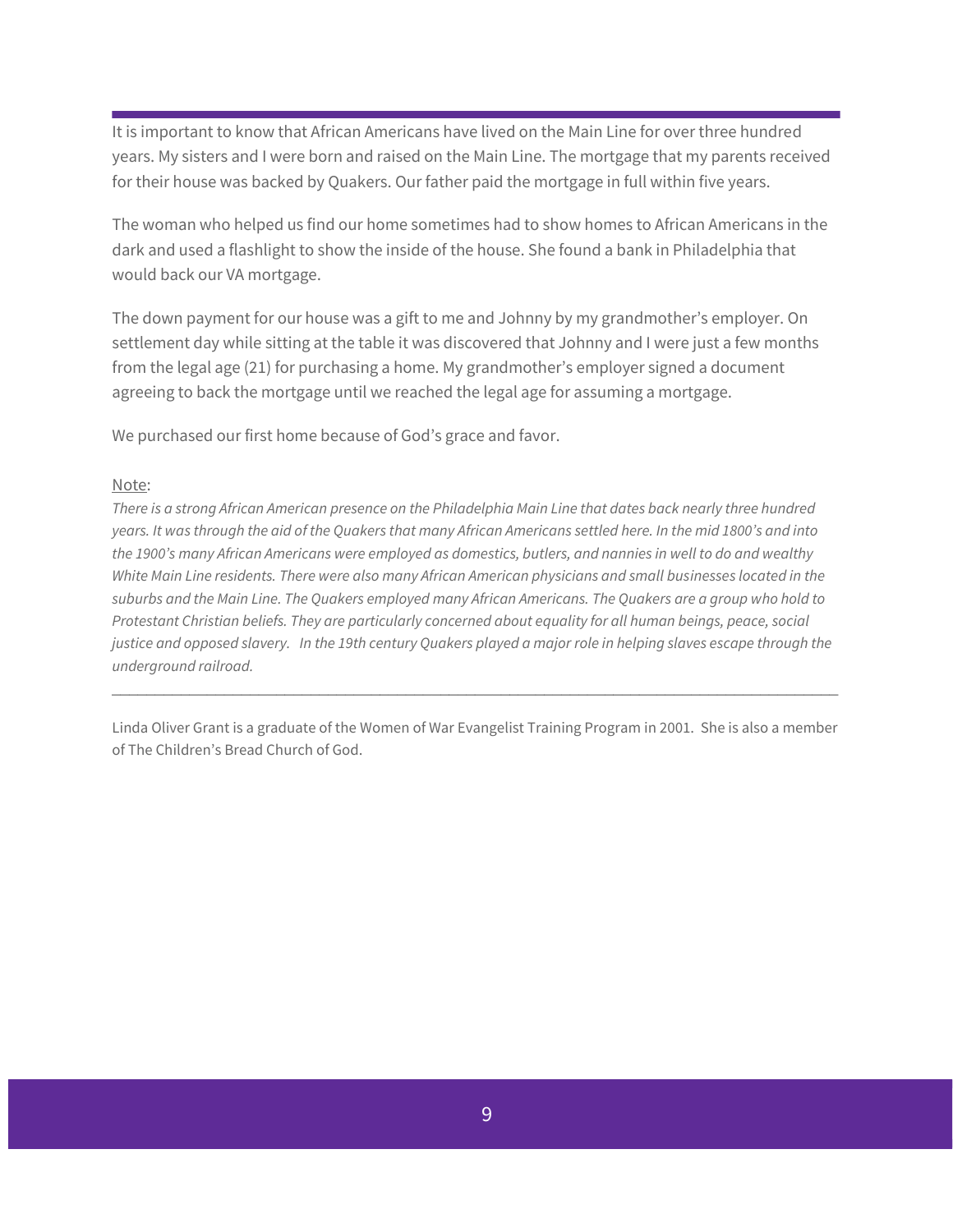## Real Estate

By Monique C. King

*"I will grant peace in the land, and you will lie down and no one will make you afraid." - Leviticus 26:6a NIV*

Homeownership is one of the most fulfilling yet challenging moves that a person can make.

Before you embark on the homeownership journey, it requires a lot of prayer and research.

#### Prayer is required in that we need



guidance and direction throughout this process from our Lord, Savior Jesus Christ. The homebuying process has multi facets and we need to know that we are making the right choices, decisions, and provisions will be made. By continuously seeking God, we will know that we are ready for this process; we are confident in our choices; we will be blessed with the right people who will help in this journey; we are met with few challenges; we are blessed with the house that is His will for us; and we will obtain the mortgage needed to purchase our home.

*"Ask, and it shall be given you; seek, and ye shall find; knock, and it shall be opened unto you." - Matthew 7:7 King James Version*

The research begins with analyzing your credit report and knowing your credit score. In the mortgage process your credit score plays a major role. Your credit score is one of the main factors that lenders consider when deciding what interest rate you qualify for on a mortgage. If you have below-average credit, you could end up spending thousands more on interest over the life of your loan than someone with a good credit score.

Lenders look at several factors, including your income, property type, assets, and debt levels to determine whether to approve you for a loan. It's easy to check your credit score and you're entitled to a free credit report from all three major credit reporting agencies once a year. The credit score requirement varies with each mortgage lender and each state. The minimum score range for a FHA or VA loan is 620- 640.

For a conventional loan, the credit score requirements are higher at 660 and above. Having a high credit score shows mortgage lenders that you are responsible with your money, wisdom is used in how you spend your money, your bills are paid in a timely manner, the risks in investing in you are low, and you are a good candidate to obtain and maintain a mortgage.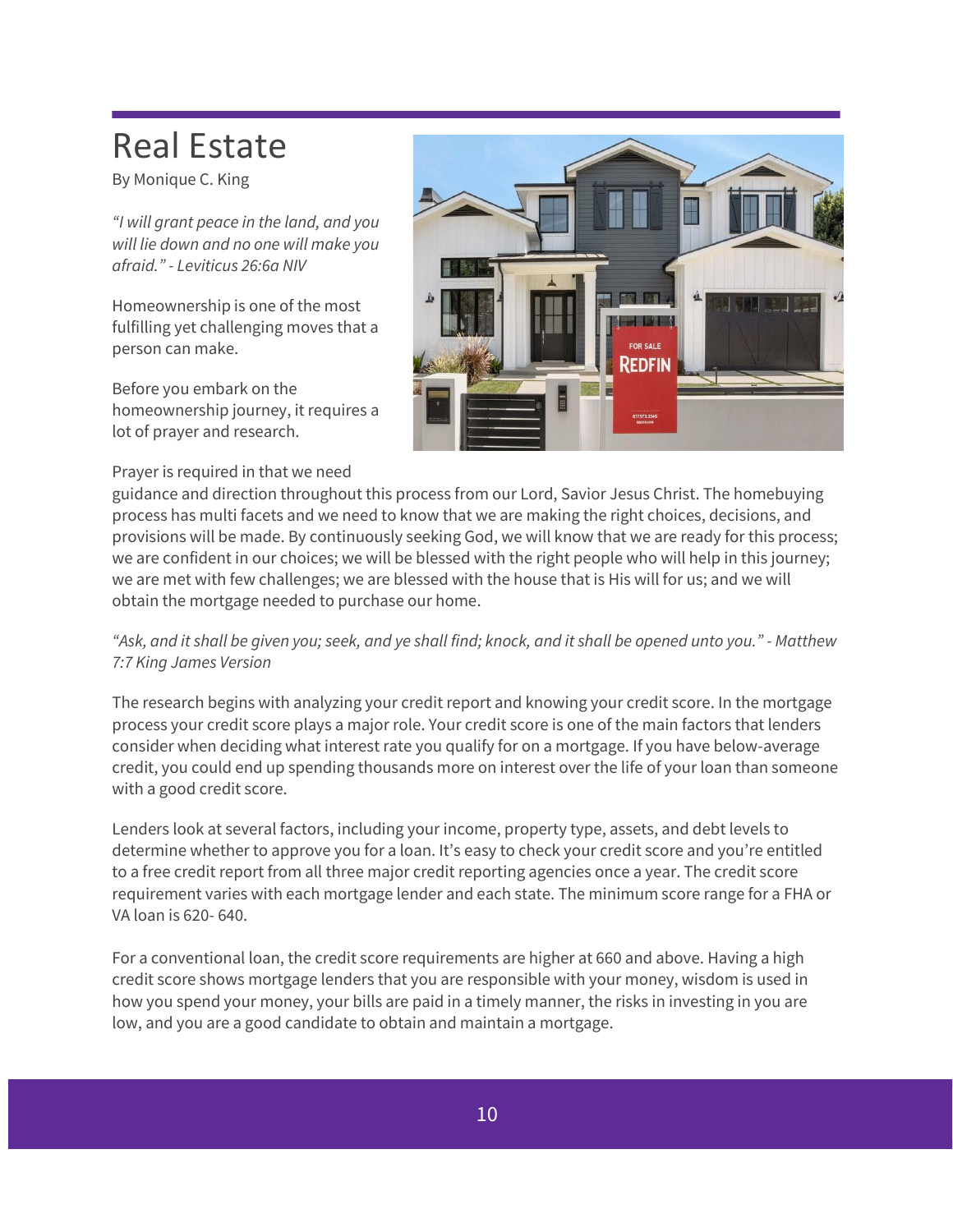*"The fear of the Lord is the beginning of wisdom: a good understanding have all they that do His commandments: His praise endureth forever." Psalm 111:10 King James Version*

In analyzing your credit report, you have to go over each and every item on your report. Your credit report is an essential part of getting your credit score, as it details your credit history. Any mistakes on this document could lower your credit score, so get a copy of your credit report and scan it for errors. Common mistakes include duplicate credit accounts, which makes it look like you have more debt than you really do, and identity errors like the misspelling of your name. If you find inaccurate information, dispute it.

Having a "bad credit history," or a "bad credit rating" usually means your credit report shows negative credit behaviors in your recent past. Bad credit will arise if you do not repay your debts according to your borrowing agreements. Events including late or missed payments can hurt your credit, but you may be able to recover from them before your credit is considered bad if you resume paying your debts on time and put limits on the amount you spend.

Here are some ways to improve your credit score: dispute any errors on your credit report by contacting all three credit bureaus. Send a letter stating why you are disputing an error. You can also go online to each credit bureau which produces quicker results. Once you are analyzing your credit report and you see the error, you can dispute this error. An investigation is done, and they send you the results. The greatest accomplishment is when that error is removed, and your credit scores increase.

*"But if we hope for what we do not yet have, we wait for it patiently." Romans 8:25 NIV*

In the next issue, The next step in this journey is determining how much home you can afford and saving for a down payment.

Ms. Monique C. King is a real estate agent who works at Christopher Real Estate Services. She can be reached a[t mcking1realtor@gmail.com](mailto:mcking1realtor@gmail.com) or call (215) 251-2550. She is also a member of the Women of War Ministries.

\_\_\_\_\_\_\_\_\_\_\_\_\_\_\_\_\_\_\_\_\_\_\_\_\_\_\_\_\_\_\_\_\_\_\_\_\_\_\_\_\_\_\_\_\_\_\_\_\_\_\_\_\_\_\_\_\_\_\_\_\_\_\_\_\_\_\_\_\_\_\_\_\_\_\_\_\_\_\_\_\_\_\_\_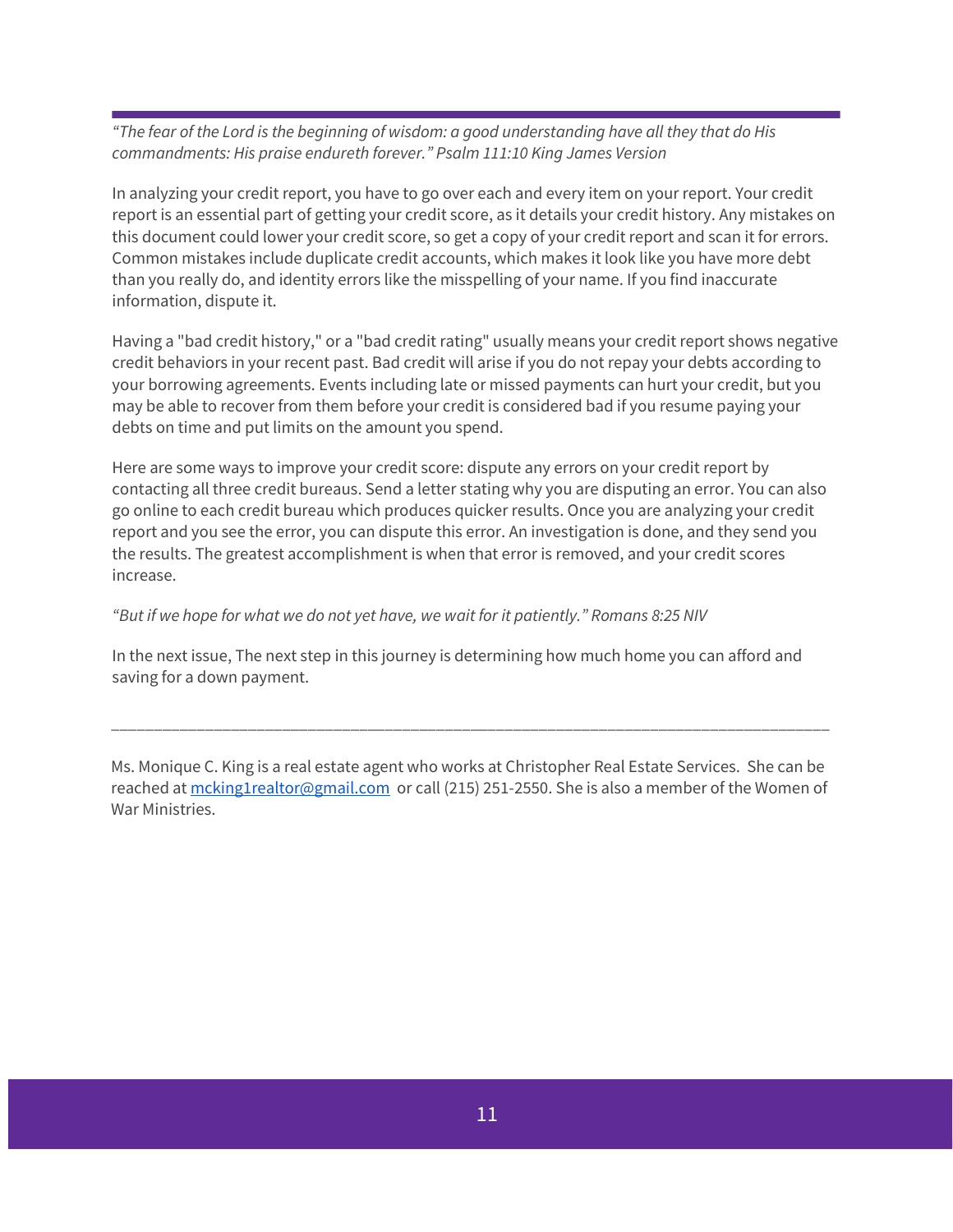### Business Corner

#### **The Budget Grocer**

Fresh Produce & Seafood Home/Office Delivery 267.334.6900

#### **CKM Electric**

Provides residential electrical services George Cunningham (office) 267.324.7462

#### **Crown Home Mortgage**

Loan Officer NMLS# 1436069 Patrick O'Donnell 2600 Philmont Avenue Huntingdon Valley, Pa 19006 (office) 973.358.6620 (cell) 215.680.6531 [www.podonnell.crownhm.com](http://www.podonnell.crownhm.com/)

#### **His Creations**

Favors, gift bags, baskets, floral arrangements Jacqueline M. Byrd (cell) 215.205.2196

### **Independent Insurance Agent**

Tammy Dennis (cell) 267.342.2211

#### **Little Miss Muffins**

Learning Academy 7171 Ogontz Avenue Philadelphia, PA (cell) 215.224.0400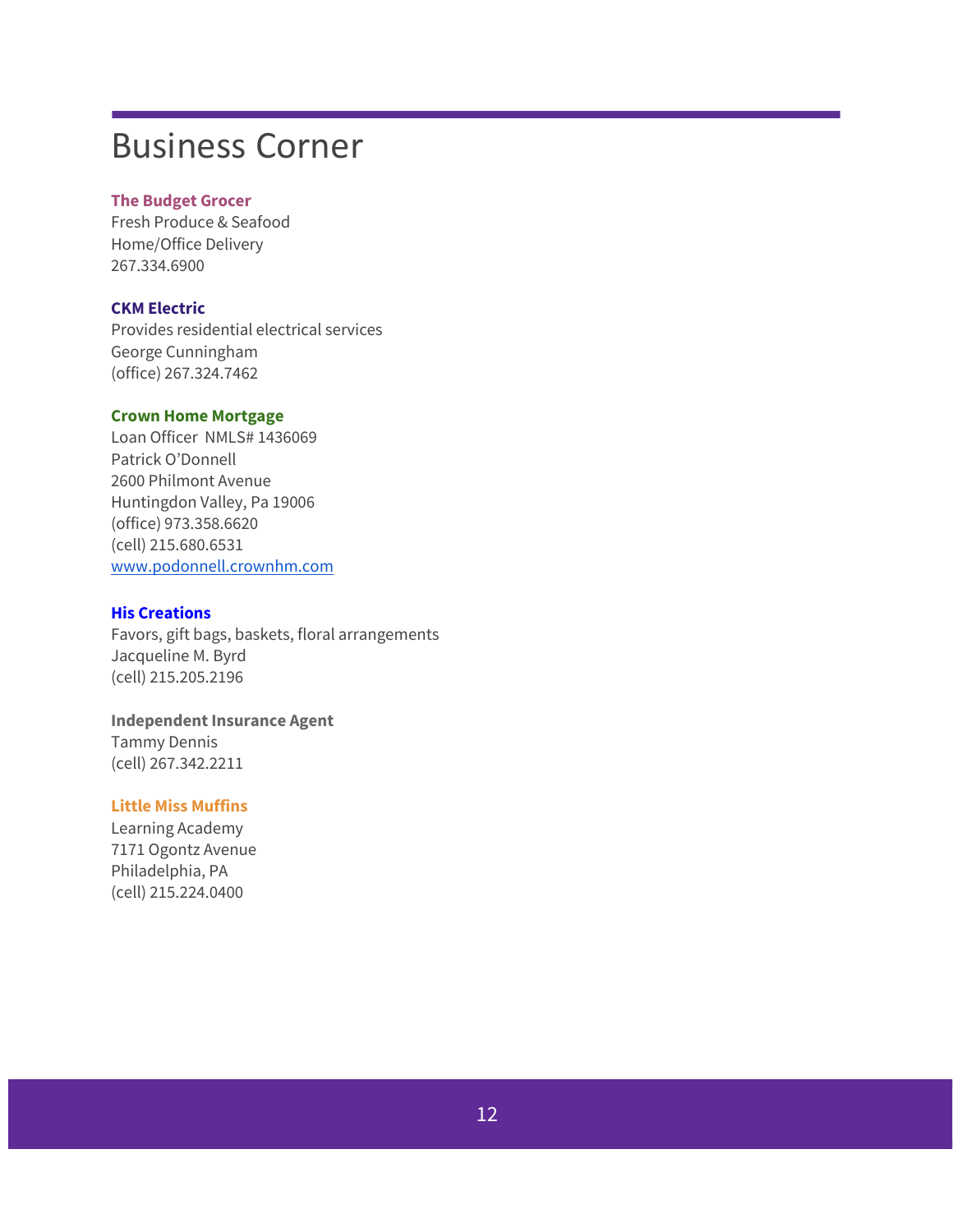#### **LS Reddick Associates, LLC**

Laura S. Reddick, President| CEO Special Events, Educational Consulting, Website Management [www.lsreddickassociates.com](http://www.lsreddickassociates.com/) [lsreddick1@gmail.com](mailto:lsreddick1@gmail.com)

#### **Minnie's Grooming**

Mobile Pet Spa Eliyah Johnson [Minniegroomings00@gmail.com](mailto:Minniegroomings00@gmail.com)

#### **2Third Heaven Creations**

Customs Embroidery & Gifts Linda O. Grant [luey48@comcast.net](mailto:luey48@comcast.net)

#### **Uproar Dance Studio**

1816 South 12th Philadelphia, PA Subria Johnson IG:@uproardancestudio 215.660.9888

#### **Wheels Up**

Towing & Recovery 24 hours/7 days a week Roadside Assistance (office) 267.625.0369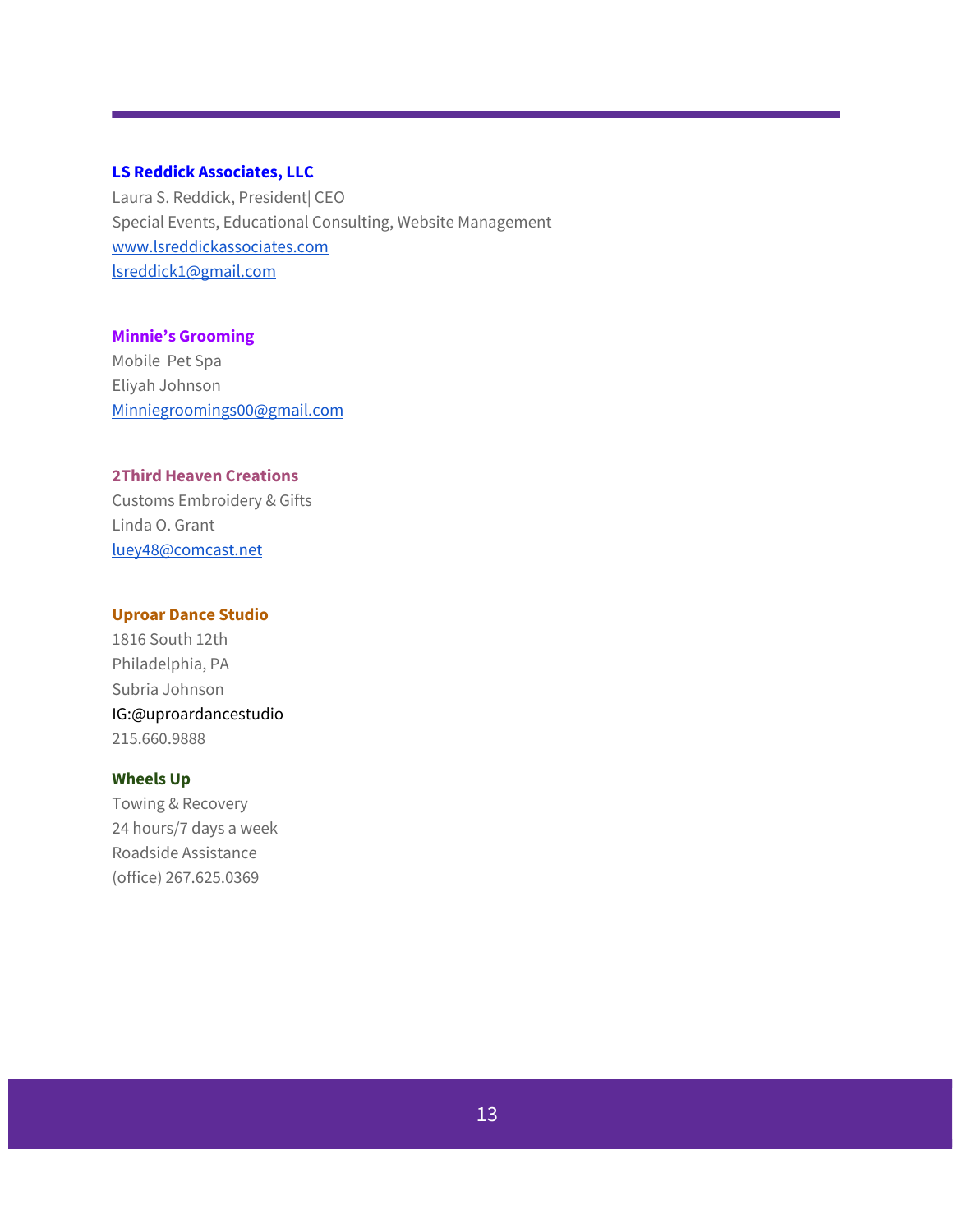## Upcoming Events



#### **Spiritual Warfare Conference 2022**

Conference theme: "Love, the Power of God" This conference will change your life Ma**rch 24-27-2022 | Sandy Cove Conference Center | Northeast Maryland** Single room -\$450; Double room -\$375.00 pp; Triple room - \$335.00 pp For more information complete registration form a[t www.womenofwarministries.net](http://www.womenofwarministries.net/) or email[: askpastormiles@gmail.com.](mailto:askpastormiles@gmail.com)

#### **For those joining us on Sunday the cost is as follows:**

Single: \$300.00, Double -\$275 pp, Triple - \$245.00 pp

**Payments may be made through until March 7.** Cash app - \$ministries58 P2ayPal: Womenofwar Mail check to -P.O. Box 56044, Philadelphia, PA 19130